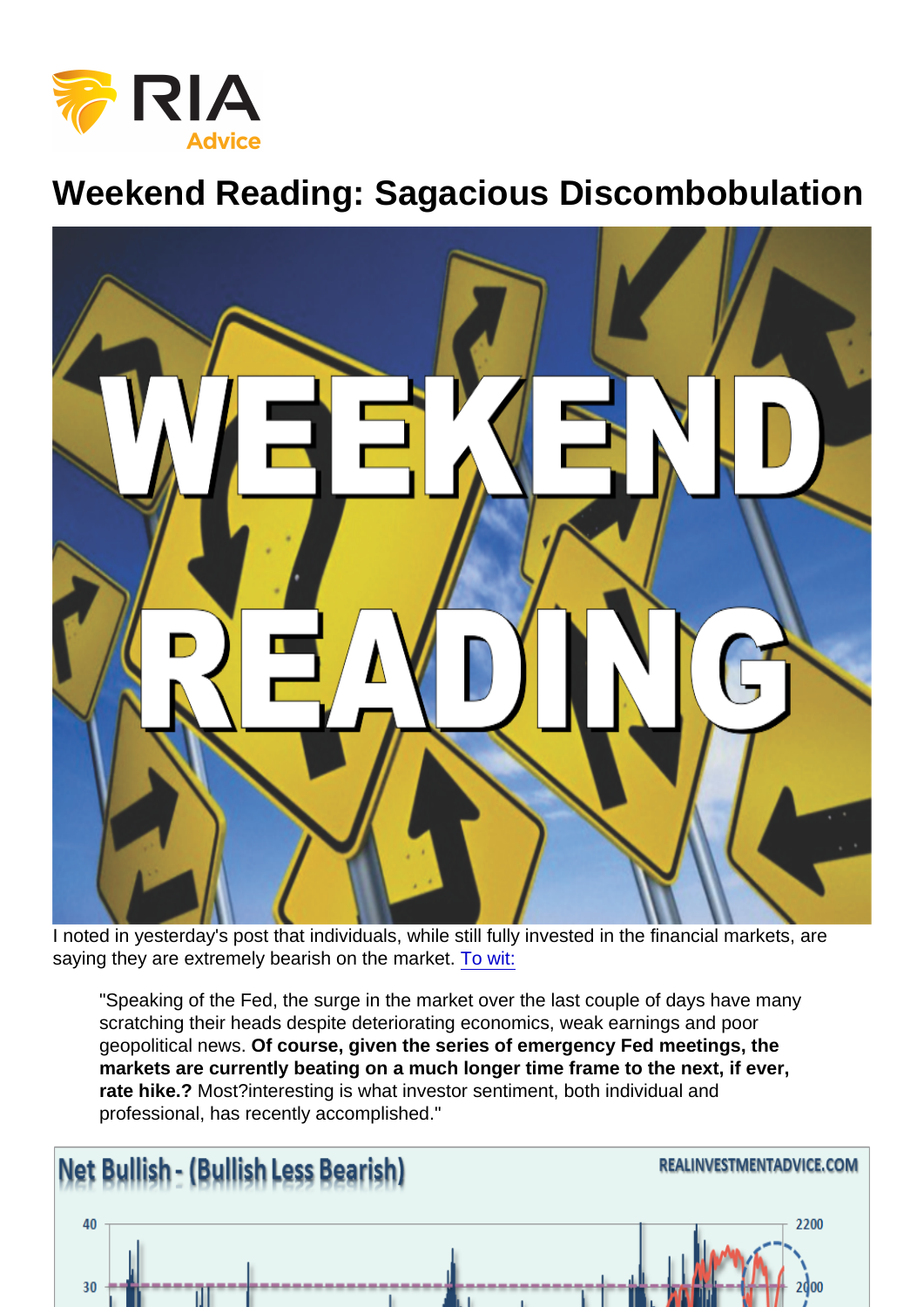"Accordingly, the chart above, investor sentiment suggests the market has just completed a recessionary ' bear market' ?with virtually no substantial losses."

The problem, of course, is that while prices are rising back towards previous highs the fundamental and longer-term technical backdrop has deteriorated markedly. The answer, to why this is happening, of course, lies with Central Bankers. With the ECB, BOJ and BOC all pushing liquidity directly into the global markets, the only bankers talking about "tightening monetary policy" was the Fed. Of course, the reality is with the Federal Reserve now visibly trapped at the zerobound, the playing field remains clear for the chase for yield. As has been often repeated:

"With interest rates at zero, there is simply no other choice available. So, buy stocks."

### As [Danielle DiMartino-Booth penned:](http://dimartinobooth.com/fed-bankrupted-nation/)

"No, perhaps what she [Yellen] is now realizing is the deep trap she is in. Her cabal of economists have long since assured her that government, corporate and household debt?service ?is so low that history itself has been rewritten. But therein lies the mother of all Catch 22's, wrought by nearly 30 years of central bankers encouraging, enticing and imploring debt-financed spending while punishing, penalizing and all but outlawing saving. Yes, the debt service is at record lows, but the mountain of debt that?s been accumulated dictates that the only thing the economy can withstand is low rates in perpetuity. The alternative is simply unimaginable. There would be widespread ruin and perhaps even the bankrupting of a great nation."

And there you have it - completely rational confusion.? Stocks can't be allowed to go down as the negative "wealth effect" will cripple economic consumption leading to recession. Therefore, Central Banks must keep the "hamsters" on the wheel while they hope the economy will eventually play catch up. So what do you do? Play the short-term chase the market game or the longer-term wealth devastation game. The choice is yours to make, the consequences will be for all to share. However, [as I discussed earlier this?week,](https://realinvestmentadvice.com/technically-speaking-bull-versus-bear-case/)[?](https://realinvestmentadvice.com/technically-speaking-the-month-of-april/)markets are made by dissenting views. This weekend's reading list continues in that fashion.

## CENTRAL BANKING

- Don't Rule Out Helicopter Money ?[by Ben Bernanke via Brookings Institution](http://www.brookings.edu/blogs/ben-bernanke/posts/2016/04/11-helicopter-money#.VwuvasWz3_w.twitter)
- Federal Reserve's Clock Just Hit 13 ?[by Tad Rivelle via Trust Co. Of The West](https://www.tcw.com/Insights/Economics/04-08-16_Trading_Secrets.aspx)
- Funny Things Happen At Zero Rates? [by Matt O'Brien via Wonkblog](https://www.washingtonpost.com/news/wonk/wp/2016/04/13/the-crazy-idea-that-higher-oil-prices-might-be-good-for-the-economy-right-now/)
- China In More Trouble Than Fed Thinks [?by Wolf Richter via BI](http://www.businessinsider.com/china-rail-freight-volumes-are-troubling-2016-4)
- What Would Be Necessary For More QE Or NIRP [by Bob Janjuah via ZeroHedge](http://www.zerohedge.com/news/2016-04-07/nomuras-bob-bear-janjuah-question-what-would-be-necessary-fed-do-qe-or-nirp)
- Heard At Every Major Peak: This Isn't A Bubble [via Reuters](http://www.businessinsider.com/r-feds-yellen-says-us-still-on-track-for-more-rate-hikes-2016-4)

## THE MARKET - BULL vs BEAR

- Triple Threat Earnings Season? [by Owen Williams, CFA via Seeking Alpha](http://seekingalpha.com/article/3964380-triple-threat-earnings-season)
- Looking At Shiller's Cape ?[by Gubb via Gubbmint Cheese](http://gubbmintcheese.blogspot.ca/2016/01/looking-at-shillers-cape.html?m=1)
- The Complete Bear Case In Charts [?by Northman Trader](https://northmantrader.com/2016/04/12/feeding-the-monster/)
- Will The Profits Recession Lead An Economic One? ?[by Anthony Mirhaydari via Fiscal](http://www.thefiscaltimes.com/Columns/2016/04/11/Earnings-Season-Will-Profits-Recession-Lead-Economic-One) [Times](http://www.thefiscaltimes.com/Columns/2016/04/11/Earnings-Season-Will-Profits-Recession-Lead-Economic-One)
- Why Is The Stock Market Acting So Wacky ?[by Larry Light via Forbes](http://www.forbes.com/sites/lawrencelight/2016/04/09/why-is-the-stock-market-so-wacky-fear/#349cdad58b6d)
- Suckers Rally Or Bull Market ?[by Paul La Monica via CNN Money](http://money.cnn.com/2016/04/11/investing/market-rally-bear-bull-stocks/index.html?iid=hp-stack-dom)